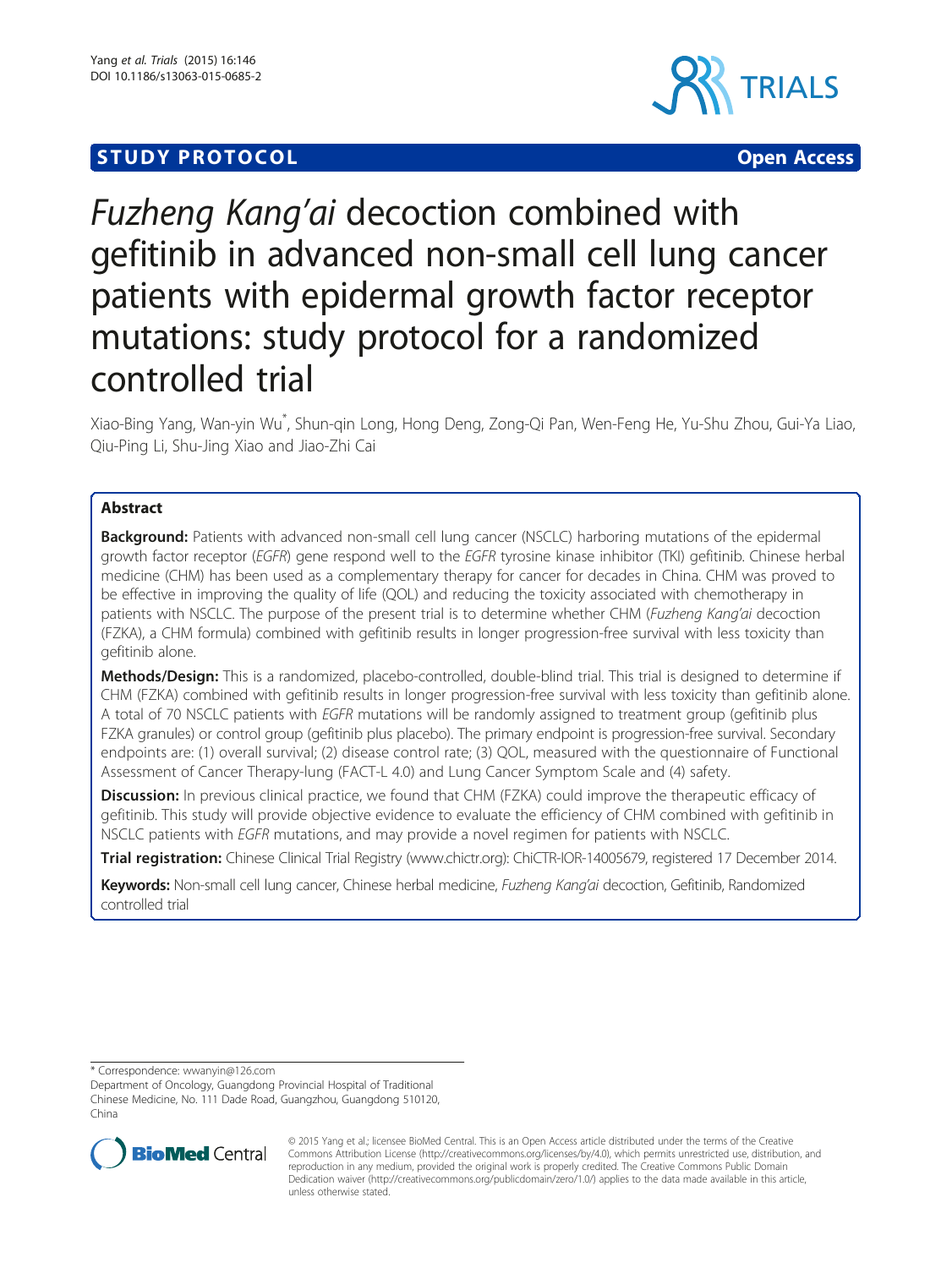#### Background

Lung cancer is the leading cause of cancer-related mortality worldwide [\[1](#page-4-0)]. Non-small cell lung cancer (NSCLC) accounts for 85 to 90% of all cases of lung cancer, and platinum-based doublet chemotherapy is the standard treatment for advanced NSCLC. However, chemotherapy in patients with metastatic NSCLC has reached a therapeutic plateau, with a response rate of less than 35%, and a median overall survival of 6.9 to 11.3 months [[2](#page-4-0),[3\]](#page-4-0).

The discovery of targeted therapy has led to a new era of individualized treatment in lung cancer; epidermal growth factor receptor (EGFR) tyrosine kinase inhibitors (TKIs) have been a new paradigm of lung cancer treatment. Gefitinib, a special TKI of EGFR, is a representative of first-generation EGFR-TKIs which compete with adenosine triphosphate (ATP) in binding to the tyrosine kinase domain. Gefitinib is especially effective in NSCLC patients with EGFR mutations, with a response rate of about 70 to 80% [\[4](#page-4-0)-[6\]](#page-4-0). EGFR-activating mutations are found in the kinase domain of the EGFR gene, and comprise mostly of in-frame deletions of exon 19 and L858R substitution in exon 21 [[7-9](#page-4-0)]. Two randomized phase III trials from Japan demonstrated that progression-free survival (PFS) with gefitinib was significantly longer than platinum-based chemotherapy as a first-line treatment in patients with advanced NSCLC who carried activating EGFR mutation [[10,11\]](#page-4-0). Although gefitinib results in longer PFS compared with chemotherapy, most patients will eventually develop acquired resistance in 10 to 14 months after treatment [\[12](#page-4-0)]. In addition, adverse effects of gefitinib (such as rash, acne or diarrhea) have sometimes resulted in discontinuation of treatment [\[13\]](#page-4-0).

Chinese herbal medicine (CHM) has been used in China for thousands of years. Some studies have reported that CHM could reduce the occurrence of adverse reactions (such as anaemia and neutropenia) induced by chemotherapy [\[14](#page-4-0)]. It is possible that CHM could be used as an adjuvant to chemotherapy for the treatment of NSCLC to improve quality of life (QOL) and compliance to chemotherapy by reducing incidence of anaemia and neutropenia [[15\]](#page-4-0). CHM could also reduce recurrence rate and prolong overall survival [\[16](#page-4-0)]. Fuzheng Kang'ai decoction (FZKA), a 12-herb Chinese formula, was developed to treat NSCLC based on the theory of combining disease and syndrome with traditional Chinese medicine, and has been used to treat NSCLC in Guangdong Provincial Hospital of Traditional Chinese Medicine for more than 10 years. Our previous retrospective study demonstrated that treatment with gefitinib plus CHM (FZKA) prolonged PFS and median survival time (MST) compared with gefitinib alone in patients with NSCLC [\[17](#page-5-0)]. In this study, we aim to assess whether gefitinib plus CHM could prolong PFS or MST in patients with NSCLC compared with gefitinib alone.

### Methods/Design

#### Study design

This is a randomized, double-blind, placebo-controlled trial. The study aims to enroll 70 patients with advanced NSCLC who carry activating EGFR mutations. Participants are randomized using a ratio of 1:1 to either the treatment group (gefitinib plus FZKA granules) or control group (gefitinib plus placebo). Gefitinib combined with CHM or placebo will be administered until progression of the disease, or development of unacceptable toxicities.

The trial protocol has been approved by the Research Ethical Committee of Guangdong Provincial Hospital of Traditional Chinese Medicine (reference: B2014-059-01). The trial will be conducted in accordance with the Helsinki Declaration [\[18](#page-5-0)] and will be monitored by the trial agency at Guangdong Provincial Hospital of Traditional Chinese Medicine.

#### Recruitment and consent

A total of 70 subjects with advanced NSCLC patients carrying exon 19 deletions or L858R mutations will be recruited in Guangdong Provincial Hospital of Traditional Chinese Medicine. All candidates will go through a standardized interview process and receive more information about the study and its treatments. Written consent will be obtained from each patient. The purpose, procedures, potential risks and benefits of the study will also be explained thoroughly to the participants. The participants will be able to withdraw from the study at any time without consequence. The trial will be executed from January 2015 to December 2017, including the enrollment and follow-up periods (Figure [1](#page-2-0)).

#### Inclusion criteria

Participants meeting the following criteria will be included:

- 1. with histologically or cytologically confirmed stage IIIB or IV NSCLC with histologic features of adenocarcinoma, squamous cell carcinoma or adenosquamous carcinoma;
- 2. Aged from 18 to 80-years-old;
- 3. Harboring activating EGFR mutations (either exon 19 deletion or L858R in exon 21);
- 4. Eastern Cooperative Oncology Group (ECOG) performance status score 0 to 2;
- 5. No previous chemotherapy or biologic or immunologic therapy;
- 6. Measurable lesion according to the Response Evaluation Criteria in Solid Tumors (RECIST);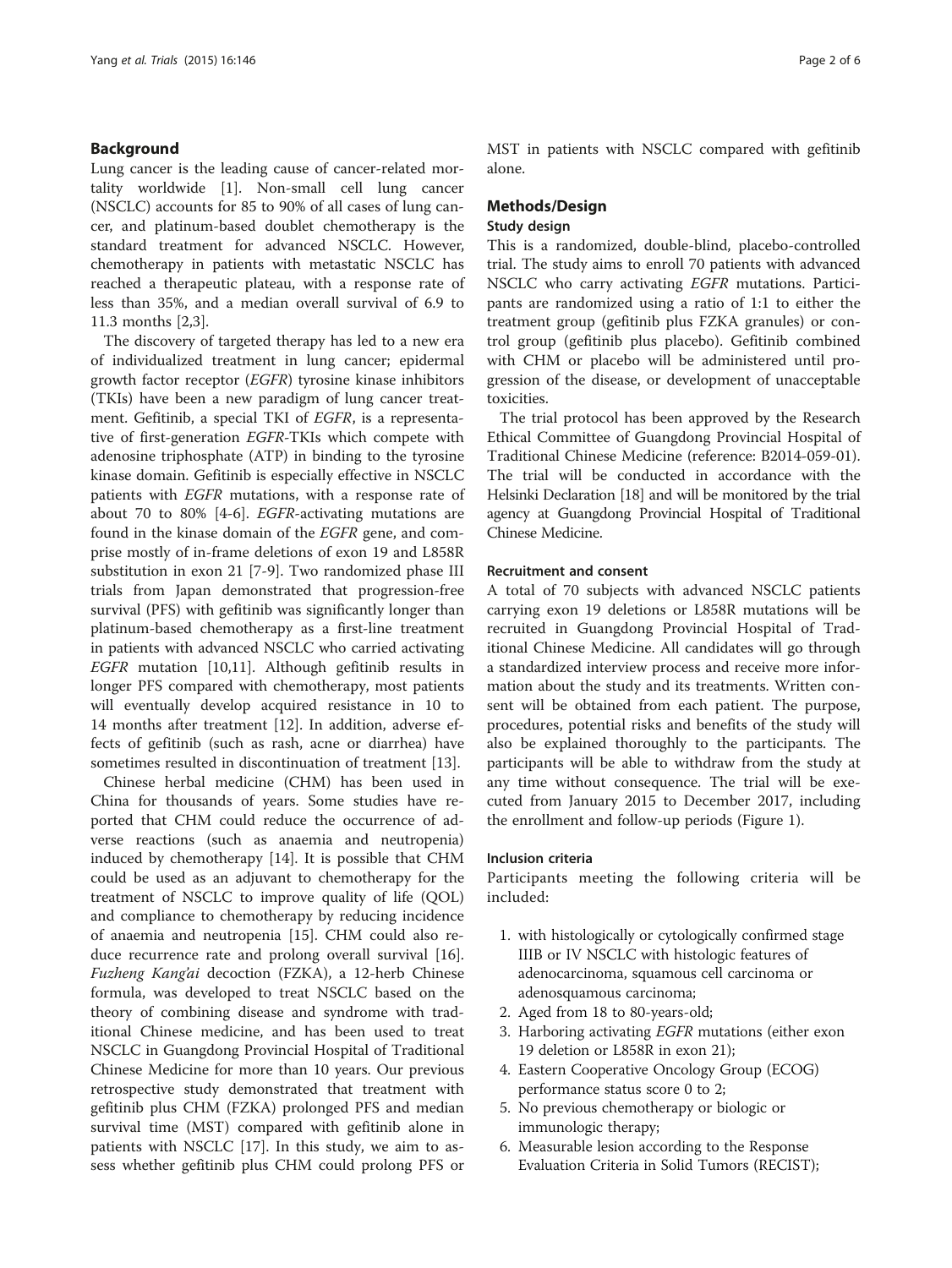<span id="page-2-0"></span>

- 7. Adequate organ function;
- 8. Good compliance and sign a written informed consent.

#### Exclusion criteria

Participants meeting one or more of the following criteria will be excluded:

- 1. Severe hypersensitivity to gefitinib or any component of FZKA;
- 2. Received previous drug therapy that targeted EGFR;
- 3. Expected life expectancy of less than two months;
- 4. A history of interstitial lung disease;
- 5. Any evidence of severe or uncontrolled systemic disease (for example, unstable or uncompensated respiratory, cardiac, hepatic or renal disease);
- 6. Diagnosed with central nervous system metastasis that has not yet been treated with surgery and/or radiation;
- 7. Poorly controlled pleural effusion;
- 8. Pericardial effusion or ascites necessitating drainage;
- 9. Active double cancer;
- 10.Currently pregnant or breastfeeding.

#### Interventions

Patients in the treatment group will receive gefitinib (250 mg/day orally) plus FZKA granules (1 package/bid orally), while those in the control group will receive gefitinib(250 mg/day orally) plus placebo granules (1 package/bid orally). Gefitinib and FZKA or the placebo will be administered until progression of the disease, development of unacceptable toxicities, or withdrawal of treatment.

The FZKA granules will consist of Pseudostellaria heterophylla (Miq.) Pax ex Pax et Hoffm. (Taizishen) 30 g, Atractylodes macrocephala Koidz. (Baizhu) 15 g, Astragalus membranaceus (Fisch.) Bge. (Huangqi) 30 g, Oldenlandia diffusa (Willd.) Roxb. (Baihuasheshecao) 30 g, Solanum nigrum L. (Longkui) 30 g, Salvia chinensis Benth (Shijianchun) 30 g, Cremastra appendiculata (D. Don) Makino (Shancigu) 30 g, Coix lachrymal-jobi L. (Yiyiren) 30 g. Akebia quinata (Thunb.) Decne (Bayuezha) 30 g, Rubus parviflolius L. (Shepaole) 30 g. Curcuma kwangsiensis S.G. Lee et C.F. Liang (Ezhu) 15 g, and Glycyrrhiza uralensis Fisch. (Gancao) 10 g [\[19](#page-5-0)].

All of the above herbal medicines will be provided by Guangdong Kangmei Pharmaceutical Co., Ltd. The FZKA granules used in the trial will be manufactured by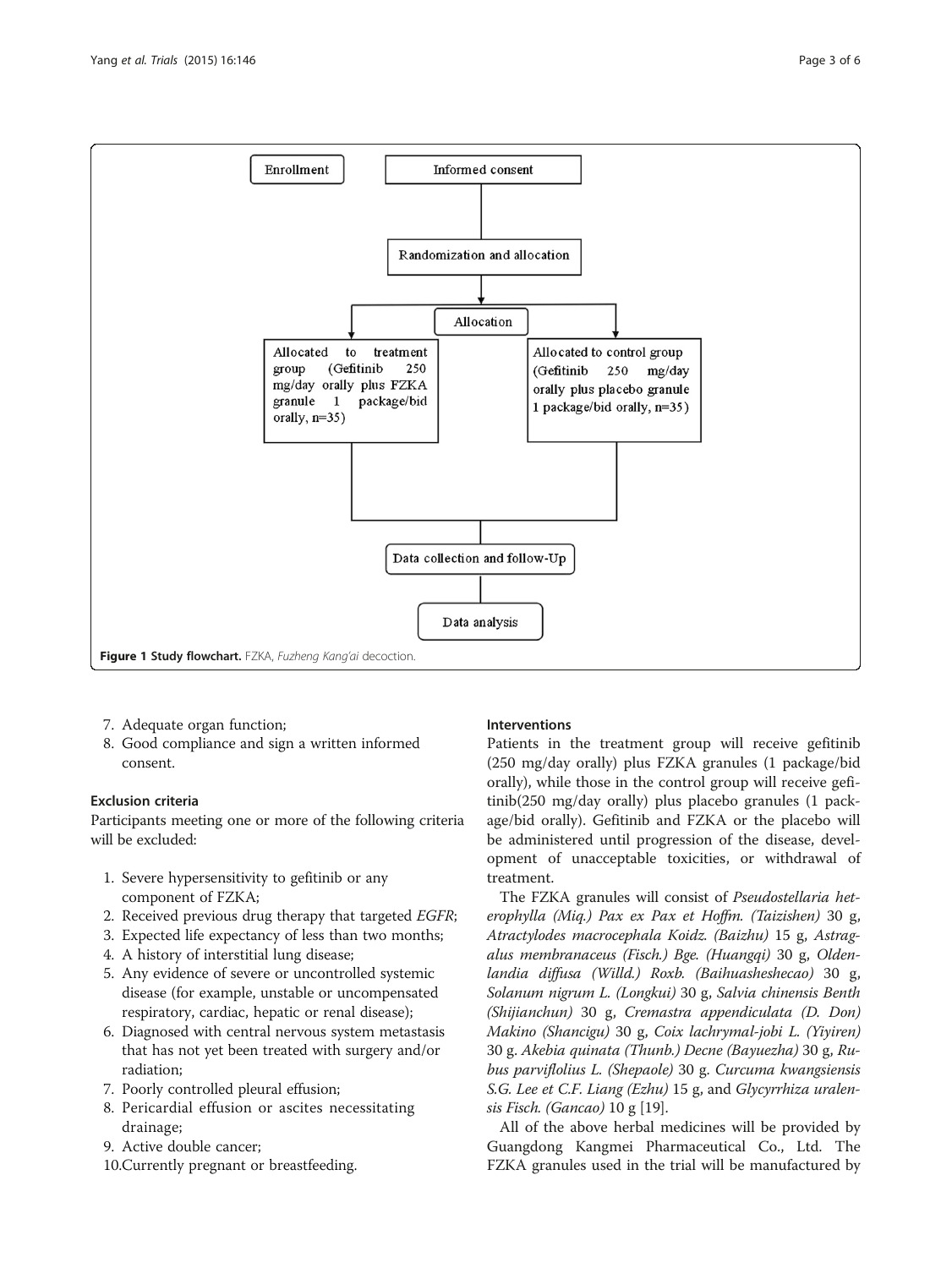the Yifang Pharmaceutical Co., Ltd. (Foshan, Guangdong Province, China) that meets the requirements of Good Manufacturing Practice (GMP). The matching placebo will be produced by the same manufacturer as the FZKA granules and consist of starch with no active ingredients. The colour will be made identical by adding artificial pigment, and the taste will be adjusted by adding an intermediate medicine.

#### Outcome measures

The primary outcome is PFS, which will be assessed from the date of randomization to the earliest sign of disease progression, as determined by computed tomography or magnetic resonance imaging according to the RECIST criteria [[20](#page-5-0)], or death from any cause.

The secondary outcomes are MST, objective response rate, disease control rate and safety. MST will be assessed from the date of randomization until 50% of participants are dead from any cause, with the use of methods that are similar to those used for the analysis of PFS. Tumor response will be assessed every six weeks during the first year after randomization, and every two months after the first year, until disease progression. The follow-up time of both groups is two years after recruitment.

#### Safety assessments

Participants will be questioned and all adverse events (AEs) will be recorded during the treatment at each visit, and all AEs reported will be analyzed. Routine physical examination, full-blood counts and measurements of blood biochemicals will be measured until study treatment is discontinued. Safety and tolerability will be assessed according to National Cancer Institute Common Terminology Criteria for Adverse Events, version 3.0 [[21\]](#page-5-0).

#### Randomization and blinding

Random assignment will be performed after consent is obtained by using a computer generated, blocked random-allocation sequence with a 1:1 ratio. Blinding is ensured by using a matched placebo granule, identical in color, size, shape and taste. The quality of the matched trial supplies, such as contents, solubility and bacteria contaminations, should be controlled rigorously according to the GMP standards, and be tested and verified by researchers.

This trial is a double-blind trial. The first level is for the case number corresponding to groups (group A, group B), and the second level is for the group corresponding to intervention (the test and placebo groups). The numbers are kept in opaque sealed envelopes. The double levels of blinding are sealed separately, and given to the leader and the sponsor of the clinical research. Emergency letters are sent to each of the centers, saved with the test drug, and properly preserved until the end of the trial. Treatment assignments are blinded to the patients and investigators (including statisticians) until the entire study is completed.

#### Sample size calculation

The sample size of this study is based on the validity of assumptions and past clinical experience. Referring to the results of the IPASS study, the PFS in patients with EGFR mutations treated with gefitinib was 9.5 months [[22](#page-5-0)]. In our previous clinical practice, the PFS was  $10.5 \pm 1.5$  months in patients with *EGFR* mutations treated with gefitinib plus FZKA [[17](#page-5-0)]. Using a noninferiority test, an inspection level alpha = 0.05 and a grasp 1-beta = 0.80, the sample size is 28 cases in each group. The number of patients actually provides less than 90% power, assuming a withdrawal rate of 20%  $(28/(1-0.2) = 35)$ . Therefore, we will recruit a total of 70 patients, with 35 patients in each group.

#### Statistical analysis

The data will be collected and analyzed according to the intention-to-treat principle. Standard statistical techniques will be used to describe characteristics of patients in both groups. We will compare baseline characteristics in both groups, and if the groups are not comparable, we will perform a secondary analysis, adjusting for differences.

PFS and MST will be analyzed by using the Kaplan-Meier method, and compared using the log-rank test. Baseline characteristics will be analyzed using either twosample t tests or Wilcoxon rank sum tests for continuous data, and chi-squared tests or Fisher's exact tests for categorical data will be conducted for the purpose of normality. A significance level of 5% will be used throughout the analysis. The incidence rates of AEs will be compared with the use of Fisher's exact tests. All statistical analysis will be conducted using the SPSS 17.0 statistical package (IBM, Beijing, China). Experts of Guangdong Provincial Hospital of Traditional Chinese Medicine were invited to manage the statistical analysis.

#### **Discussion**

Gefitinib is recognized as a standard first-line treatment for patients with EGFR mutations. However, NSCLC patients with EGFR mutations who initially respond to gefitinib usually relapse, and the development of secondary resistance inevitably leads to treatment failure. The most common molecular mechanisms of secondary resistance are threonine-to-methionine amino acid change at position 790 (T790M) of the EGFR kinase domain (found in 50% of cases), and MET amplification (found in up to 20% cases) [\[23,24](#page-5-0)]. The toxic effect of gefitinib significantly impacts the QOL in patients with NSCLC, and sometimes causes discontinuation of treatment.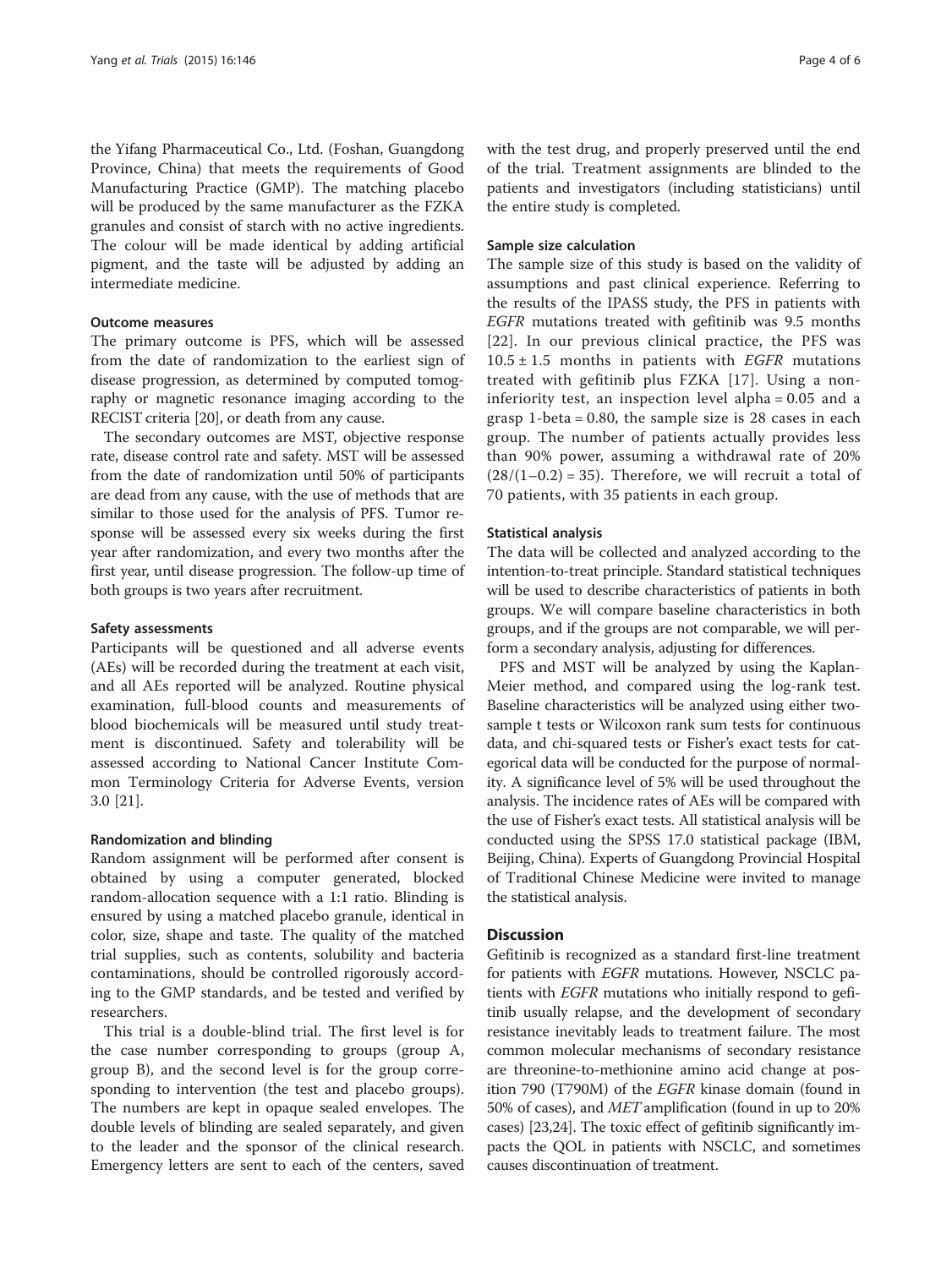<span id="page-4-0"></span>Complementary alternative medicine is becoming more popular all over the world [[25](#page-5-0)]. Traditional Chinese medicine (TCM) is the most popular complementary therapy for cancer patients in China. Among all categories of TCM, CHM is the most commonly used, and has been widely adopted by cancer centers of Asian countries [[26,27](#page-5-0)]. One study reported that CHM could decrease the incidence of chemotherapy-induced muscle pain and reduce symptom severity [\[28\]](#page-5-0). CHM may have synergistic effects when combined with chemotherapy or radiotherapy. It is still unknown whether CHM could improve the effect of TKI and reduce its toxicities.

In our previous retrospective study, we found that treatment with gefitinib plus CHM (FZKA) prolonged PFS and MST compared with gefitinib alone in patients with NSCLC. PFS in patients treated with gefitinib plus CHM was 13.1 months compared with 11.43 months in patients treated with gefitinib alone. MST in patients treated with gefitinib plus CHM was 22.83 months compared with 18.7 months in patients treated with gefitinib alone. The incidence of rash in NSCLC patients treated with gefitinib plus CHM (FZKA) was lower than those treated with gefitinib alone. These findings indicate that FZKA may have a toxicity reducing and efficacy enhancing effect on gefitinib [[17\]](#page-5-0).

As our previous study was a retrospective study, a well-designed randomized controlled trial is needed to verify the efficacy of CHM (FZKA) plus gefitinib in patients with NSCLC. If this trial provides high-quality evidence for the efficacy and safety of CHM plus gefitinib, it will provide useful clinical information for NSCLC, especially for reducing the toxicity and improving the efficacy of gefitinib. Moreover, it may also provide evidence for optimizing and promoting integrated CHM combined with Western medical treatment in NSCLC.

#### Trial status

Recruitment will commence in January 2015, and the trial is scheduled to end in December 2017.

#### Abbreviations

AEs: Adverse events; CHM: Chinese herbal medicine; EGFR: Epidermal growth factor receptor gene; FZKA: Fuzheng Kang'ai decoction; GMP: Good manufacturing practice; MST: Median survival time; NSCLC: Non-small cell lung cancer; PFS: Progression-free survival; RECIST: Response evaluation criteria in solid tumors; TCM: Traditional Chinese medicine; TKIs: Tyrosine kinase inhibitors.

#### Competing interests

The authors declare that they have no competing interests.

#### Authors' contributions

WYW: conception and design and final approval of the manuscript. XBY and SQL: analysis and manuscript writing. HD, ZQP, WFH, YSZ and GYL: data collection and critical revision. QPL, SJX and JZC: critical revision. XBY and QPL: data analysis and critical revision. All authors read and approved the final manuscript.

#### Acknowledgements

This study was funded by the Specialized Research Fund for Chinese medicine of Guangdong Provincial Hospital of TCM (grant number: YK2013B1N12), the Canadian Terry Fox Run Foundation for Cancer Research (grant number: YN2014TF01), the Administration of Traditional Chinese Medicine of Guangdong Province in China (grant number: 20141104) and the National Natural Science Foundation of China (grant number: 81273965).

#### Received: 18 December 2014 Accepted: 26 March 2015 Published online: 10 April 2015

#### References

- Siegel R, Naishadham D, Jemal A. Cancer statistics, 2013. CA Cancer J Clin. 2013;63(1):11–30.
- 2. Kubota K, Kawahara M, Ogawara M, Nishiwaki Y, Komuta K, Minato K, et al. Vinorelbine plus gemcitabine followed by docetaxel versus carboplatin plus paclitaxel in patients with advanced non-small-cell lung cancer: a randomised, open-label, phase III study. Lancet. 2008;9(12):1135–42.
- 3. Schiller JH, Harrington D, Belani CP, Langer C, Sandler A, Krook J, et al. Comparison of four chemotherapy regimens for advanced non-small-cell lung cancer. N Engl J Med. 2002;346(2):92–8.
- 4. Morita S, Okamoto I, Kobayashi K, Yamazaki K, Asahina H, Inoue A, et al. Combined survival analysis of prospective clinical trials of gefitinib for non small cell lung cancer with EGFR mutations. Clin Cancer Res. 2009;15 (13):4493–8.
- 5. Tamura K, Okamoto I, Kashii T, Negoro S, Hirashima T, Kudoh S, et al. Multicentre prospective phase II trial of gefitinib for advanced non-small cell lung cancer with epidermal growth factor receptor mutations: results of the West Japan Thoracic Oncology Group trial (WJTOG0403). Br J Cancer. 2008;98(5):907–14.
- 6. Jackman DM, Miller VA, Cioffredi LA, Yeap BY, Jänne PA, Riely GJ, et al. Impact of epidermal growth factor receptor and KRAS mutations on clinical outcomes in previously untreated non-small cell lung cancer patients: results of an online tumor registry of clinical trials. Clin Cancer Res. 2009;15(16):5267–73.
- 7. Rosell R, Moran T, Queralt C, Porta R, Cardenal F, Camps C, et al. Screening for epidermal growth factor receptor mutations in lung cancer. N Engl J Med. 2009;361(10):958–67.
- 8. Lynch TJ, Bell DW, Sordella R, Gurubhagavatula S, Okimoto RA, Brannigan BW, et al. Activating mutations in the epidermal growth factor receptor underlying responsiveness of non-small-cell lung cancer to gefitinib. N Engl J Med. 2004;350(21):2129–39.
- 9. Paez JG, Jänne PA, Lee JC, Tracy S, Greulich H, Gabriel S, et al. EGFR mutations in lung cancer: correlation with clinical response to gefitinib therapy. Science. 2004;304(5676):1497–500.
- 10. Mitsudomi T, Morita S, Yatabe Y, Negoro S, Okamoto I, Tsurutani J, et al. Gefitinib versus cisplatin plus docetaxel in patients with non-small-cell lung cancer harbouring mutations of the epidermal growth factor receptor (WJTOG3405): an open label, randomised phase 3 trial. Lancet Oncol. 2010;11(2):121–8.
- 11. Maemondo M, Inoue A, Kobayashi K, Sugawara S, Oizumi S, Isobe H, et al. Gefitinib or chemotherapy for non-small-cell lung cancer with mutated EGFR. N Engl J Med. 2010;362(25):2380–8.
- 12. Nguyen KS, Kobayashi S, Costa DB. Acquired resistance to epidermal growth factor receptor tyrosine kinase inhibitors in non-small-cell lung cancers dependent on the epidermal growth factor receptor pathway. Clin Lung Cancer. 2009;10(4):281–9.
- 13. Shah NT, Kris MG, Pao W, Tyson LB, Pizzo BM, Heinemann MH, et al. Practical management of patients with non-small-cell lung cancer treated with gefitinib. J Clin Oncol. 2005;23(1):165–74.
- 14. Grossi F, Tiseo M. Granulocyte growth factors in the treatment of non-small cell lung cancer (NSCLC). Crit Rev Oncol Hematol. 2006;58(3):221–30.
- 15. Chen S, Flower A, Ritchie A, Liu J, Molassiotis A, Yu H, et al. Oral Chinese herbal medicine (CHM) as an adjuvant treatment during chemotherapy for non-small cell lung cancer: a systematic review. Lung Cancer. 2010;68(2):137–45.
- 16. Xu L, Li H, Xu Z, Wang Z, Liu L, Tian J, et al. Multi-center randomized double-blind controlled clinical study of chemotherapy combined with or without traditional Chinese medicine on quality of life of postoperative non-small cell lung cancer patients. BMC Complement Altern Med. 2012;12:112.